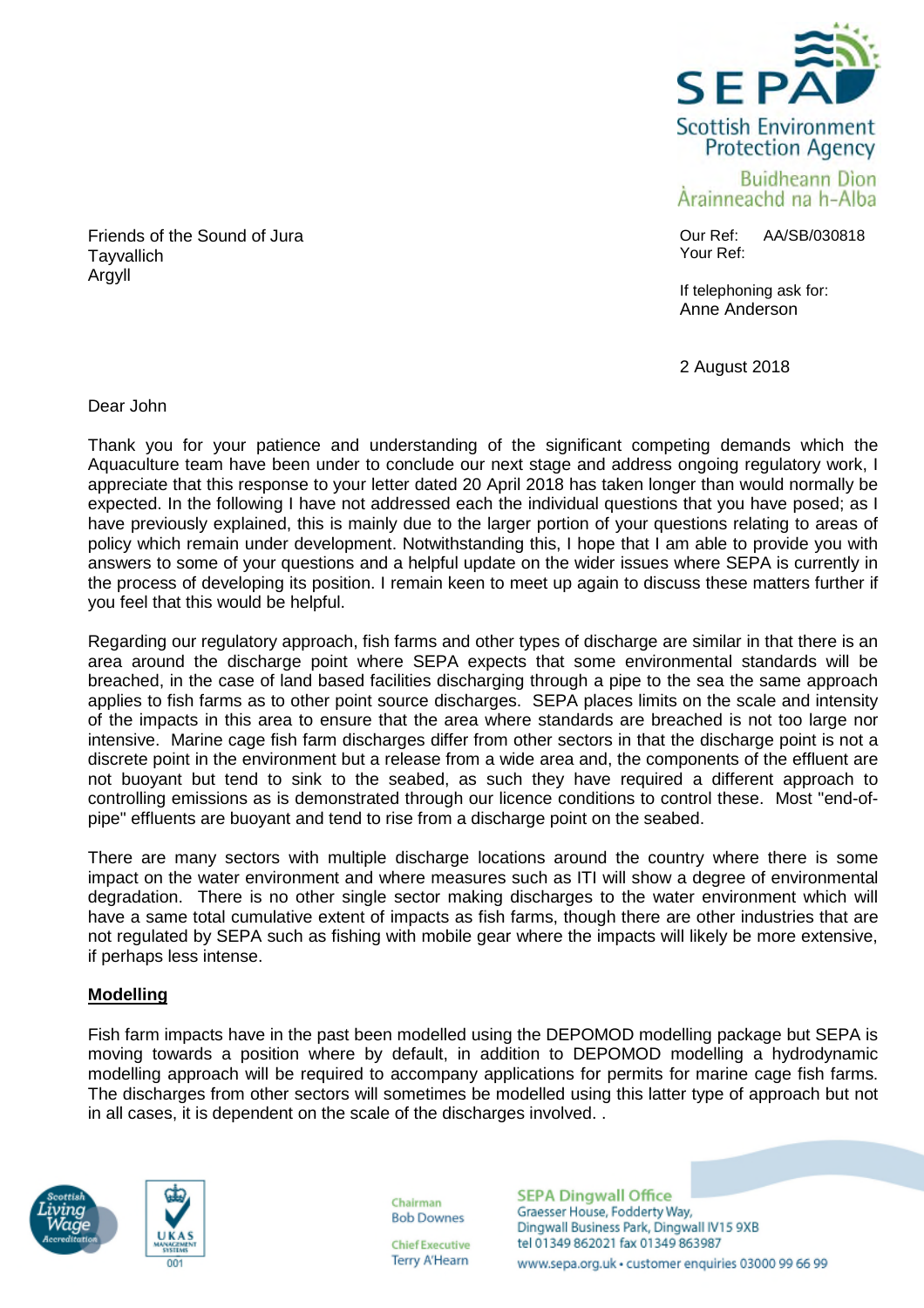As you are aware, previous modelling of discharges from aquaculture sites has focussed on the AutoDepomod and BathAuto models. As acknowledged during our meeting, these models are relatively crude and include a number of simplifications, approximations and omissions in relation to the physical systems that they attempt to represent. And as with any modelling, the usefulness of the model depends on understanding the model structure and limitations and interpreting any outputs appropriately. These models have been used within a regulatory framework which has sought to identify risks to the environment and to apply appropriate policy responses. The models should not, therefore be judged in isolation in terms of their simplifications or comparisons with sparse observational data, but instead on the extent to which the environment has been afforded adequate protection.

AutoDepomod sets biomass in relation to predicted intensity of under cage seabed impacts. When a site fails its ecological compliance criteria at cage edge locations it is therefore an indication that the modelling may not have been sufficiently conservative to afford the correct level of protection to the most intensely impacted areas of the seabed. In the past 3 years, of 337 benthic surveys undertaken at peak biomass levels, 97 were considered unsatisfactory, of which 16 were because of failing intensity standards next to the cages. As a percentage of all farms surveyed in this period, this therefore translates to 5% of farms failing their cage edge standards. This is the figure which measures how well AutoDepomod (and the surrounding regulatory framework) has done in conservatively limiting biomass to safe levels. We would prefer this value to be 0% but a 95% success rate for the sustainable biomass estimates is not considered to represent a badly failing policy. Other breaches of seabed ecological compliance criteria do not indicate that the modelling has been insufficiently conservative but are instead related to other challenges that are under review as part of the DZR consultation and subsequent developments.

Material that has been predicted to leave the local area represented by the AutoDepomod domain, such as in the case of Emamectin Benzoate, has been dealt with in the past in the case through the limitation of licence quantity in the situation where "exported" quantities exceed a risk threshold. Discharges of organic solids have not historically been limited due to "export" considerations and this was acknowledged to be a recognised regulatory challenge during our meeting. SEPA is currently developing waterbody scale environmental standards in order to deal with larger scale dispersion of discharges and cumulative impacts from multiple discharges.

As discussed previously, SEPA has drafted new modelling guidance for the aquaculture industry. The objectives of this new guidance are to improve the level of information required to determine licence applications and to provide consistency with how SEPA deals with other industrial sectors. A number of significant changes are presented in this guidance. For example, aquaculture operators will be expected to use a variety of modelling approaches to address risks that are specifically identified in each individual case. It is proposed that these will be agreed via the use of a Modelling Method Statement, submitted and agreed with SEPA prior to any application being made. In some cases, this will involve the use of hydrodynamic modelling, typically to address risks that are perceived to the wider environment – i.e. beyond the scope of non-hydrodynamic models.

Hydrodynamic modelling is used routinely to model some other types of industrial discharges. However, not all non-aquaculture discharges are modelled in this way. The level and type of modelling of industrial discharges depends on levels of risk, scales of dispersion and other idiosyncrasies of each particular case. In some cases, simpler models, such as initial dilution models, suffice to risk assess industrial discharges. In the aquaculture sector, simpler models have been exclusively used in the past but are starting to become augmented with hydrodynamic modelling, in line with the draft new modelling guidance issued to the sector. It is not a routine practice in any sector affecting the marine environment to model many different forms of pollution from multiple discharges to understand cumulative impacts.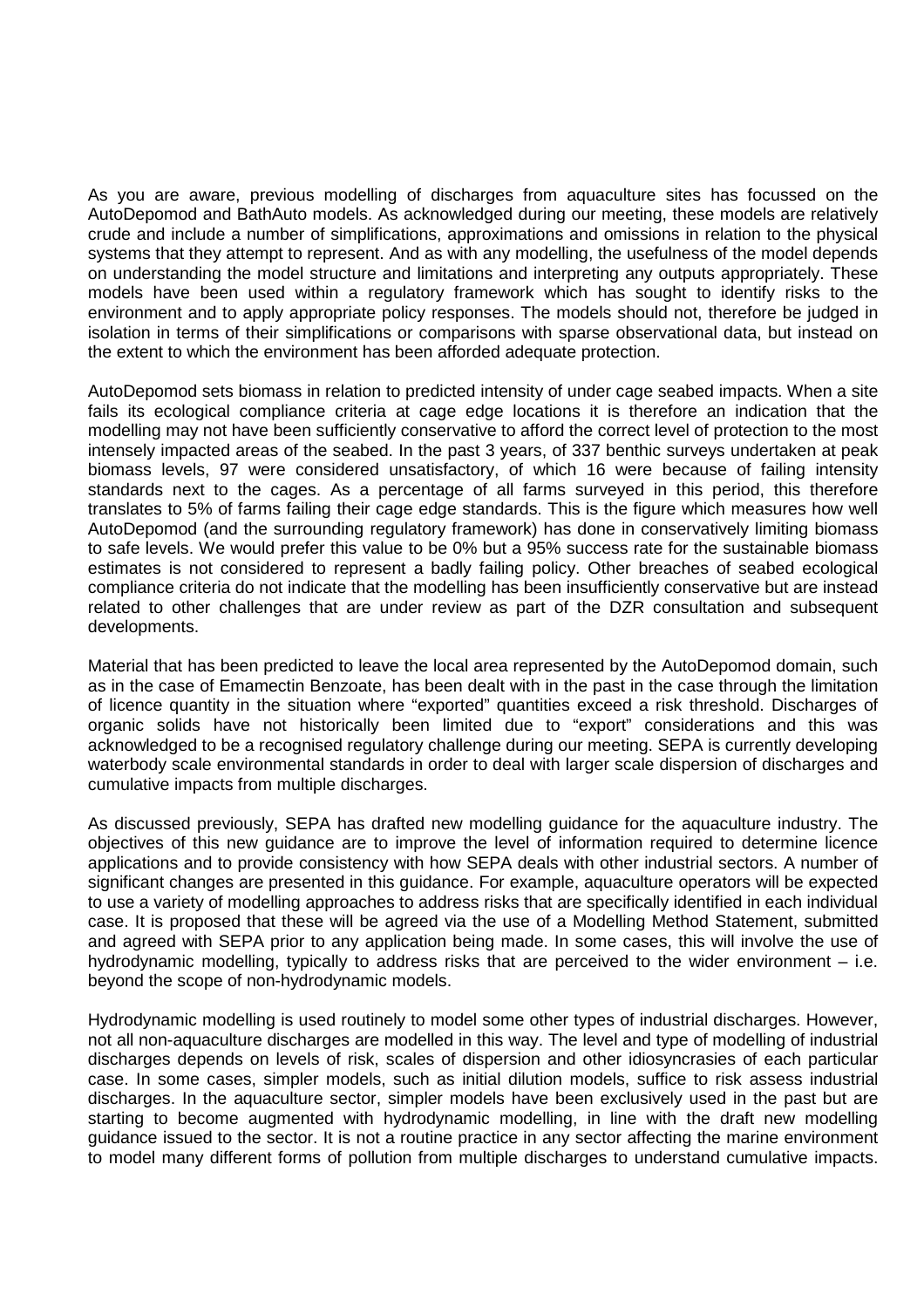This may change in the future as water body scale environmental impacts are considered within a developing new policy framework.

An emphasis has been made, in the draft new modelling guidance, on the modelling principles of calibration and validation. This modelling approach enables models to be contextualised and anchored with observational data and thereby measures and increases the confidence with which model outputs can be interpreted. The process of validation, whereby model results are compared with observations, establishes the demonstrable accuracy of a model and represents basis upon which a particular configuration of the model can be justified. These principles are consistent with modelling standards and expectations used in the regulation of other sectors.

Another notable change in the draft new modelling guidance is the requirement for 90 days of flow data in order to drive NewDepomod simulations. This compares with the 15 days of flow data which have been required historically, and enables simulation to represent flow conditions at each site with greater confidence, including variability through time and the inclusion of extreme weather events. The 90 day threshold was based on detailed analysis on representability contained within the Scottish Government Technical Standard publication for the aquaculture sector.

## **Cumulative Impacts**

Under the pollution control regime that existed before the Water Environment (Controlled Activities) (Scotland) Regulations (CAR), it was not possible for SEPA to consider the cumulative effect of discharges at a waterbody scale in the marine environment. To address the risk that several fish farms within a waterbody may lead to excessive nutrient discharges and benthic effects the Locational Guidelines were developed by the Scottish Government. SEPA agreed to adopt this system as a means of considering the potential for cumulative impacts and retains this position. SEPA is now developing a new approach to the consideration of cumulative impacts at the waterbody scale.

## **Medicines/Chemicals**

Certain industrial discharges from other sectors may contain substances which would have a biocidal effect but the concentration of these is generally strictly limited by licence conditions to ensure any impact is limited to a zone around the point of discharge. Fish farm discharges are also limited by licence conditions, accepting that an area around the farm may be affected by these discharges. The approach used by SEPA accepts that the zone where impacts may occur from fish farm discharges is generally very much larger than from discharges made from other industrial sectors. SEPA intends in the future to move to a scenario where the residues of biocides will require to be treated before discharge.

The EMB options paper quoted discusses a number of options in connection with sea louse medicine management. A review of the environmental standards for Slice is being undertaken by the United Kingdom Technical Advisory Group (UKTAG) and SEPA expects to be given Directions from the Scottish Government on the environmental standards to apply once this review has been concluded. It is possible that further reviews will be undertaken and we are currently developing our approach to require the treatment of residues from the use of medicines before these are allowed to be discharged.

You have posed a number of questions relating to emamectin benzoate and SEPA's approach to the licensing of its use and discharge following treatment of fish for sea lice infestations. SEPA's interim position in relation to emamectin benzoate applies to all relevant protected areas, including MPAs and to all applications which propose a new or increased discharge of emamectin benzoate. Existing sites will be re-assessed once the outcome of the UKTAG review has been concluded and if SEPA receives Direction from the Scottish Government changing the environmental standards.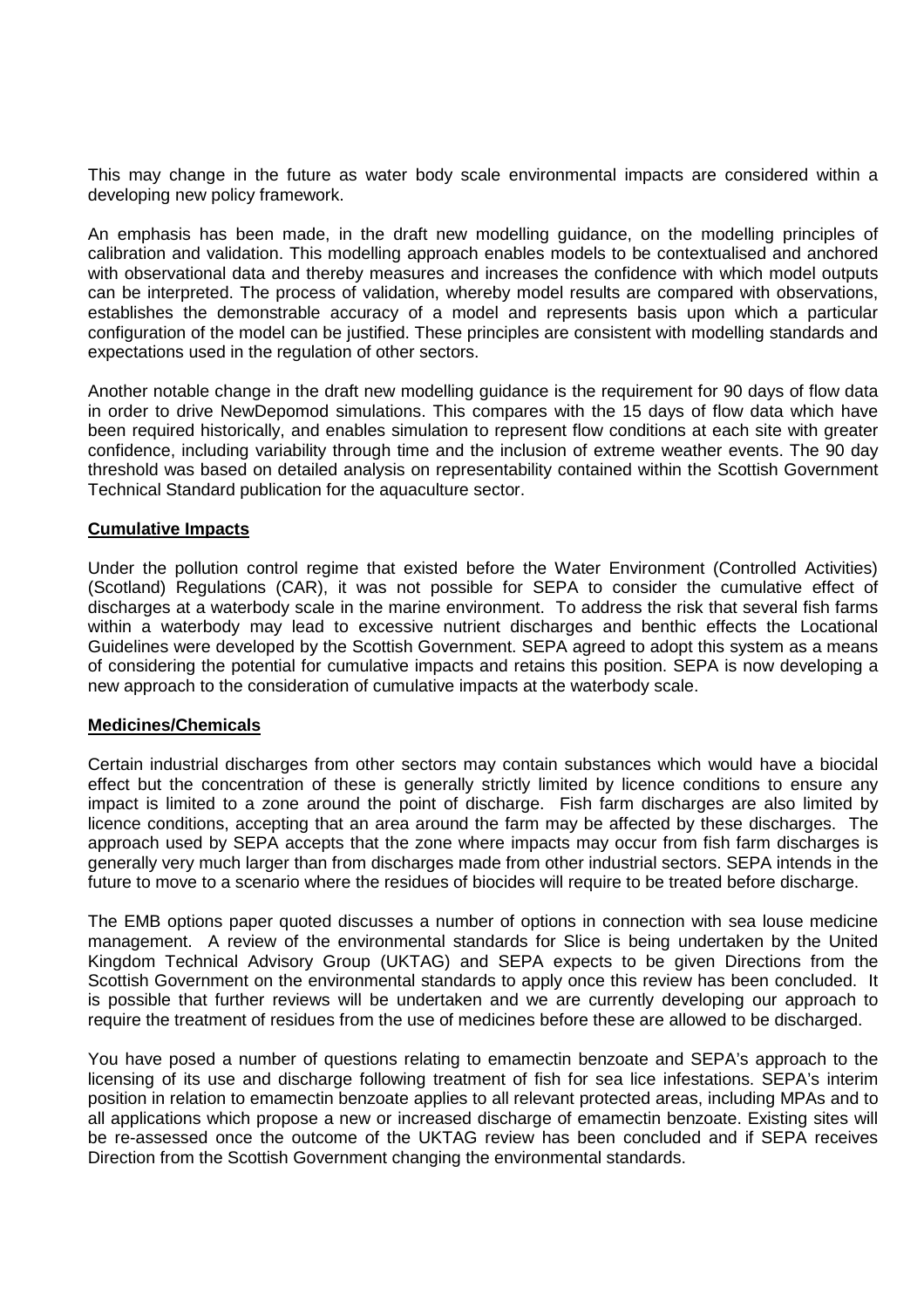The development of environmental quality standards is an approach that has a degree of precaution built in, further precaution can be incorporated into the way that such standards are applied. In due course as more evidence becomes available, such standards may require to be revised, during any such revision, an appropriate degree of precaution will be applied to the new standards. European guidance exists explaining how the derivation of standards should be carried out.

SEPA does not collect or produce data on crustacean fisheries or on the stocks that are pursued by fishermen. SEPA has been aware either through direct reports or through information provided indirectly - for example in media stories of a possible change in crustacean abundance which may have been anecdotally linked to the use of sea louse medicines such as emamectin benzoate.

## **Monitoring**

Concerning monitoring methods and as discussed in the text above your question 3.6, it is very difficult to sample large seabed dwelling creatures in a scientifically representative way without having to trawl over large areas of seabed which may in itself be damaging. If a substance is likely to impact upon these commercially important crustaceans then it is also likely to have an impact upon a range of other non-commercial species, sampling in a way that is designed to determine the presence or absence and the abundance of other species of crustacean will provide data from which it is possible to infer the likelihood of an impact on commercial species. Some monitoring of species such as Nephrops can be undertaken in a qualitative way, for example by video surveys but these will only provide an indication of the presence of the animals, for example by the fact that Nephrops burrows may, or may not be present. In such surveys, it is often not possible to be certain whether the Nephrops burrows are occupied meaning that they are merely indicative rather than authoritative studies.

It is very rare for large commercial species to be found in seabed samples. This is for a variety of reasons, not least because they are by their very nature not particularly abundant anywhere in the environment and the sampling techniques used will be unlikely to lead to them being caught in a grab. As discussed above however, this does not in itself mean that that data on the smaller crustacean species which are sampled cannot be used to determine the health of crustacean species in general, including the health of populations of commercial animals.

Our survey in Shetland last year was designed to assess the effect of medicine residues upon crustacean diversity and abundance although not specifically commercial species, for the reasons discussed above.

Monitoring to examine the impacts of sea louse medicine residues is not limited to waterbodies where hydrodynamic modelling has been undertaken although there are clear advantages in undertaking studies in such waterbodies where the modelling outputs can help drive sampling strategies.

The majority of seabed monitoring surveys are self-reported by industry, SEPA undertakes a small number of more comprehensive, targeted surveys during each year such as the Shetland survey referred to above and previous work in Shuna Sound. These aiming to answer specific questions regarding the environmental impact of fish farming. We may also on occasion undertake compliance related surveys at specific sites.

SEPA requires that the laboratory work associated with samples taken by operators, for assessing the quality of the environment in the vicinity of a fish farm is undertaken by professionals with a suitable framework of Analytical Quality Control such as the National Marine Biological Analytical Quality Control Scheme (NMBAQC), members of such schemes will be able to provide evidence of membership and an assurance that they are competent to provide quality data within survey reports to SEPA.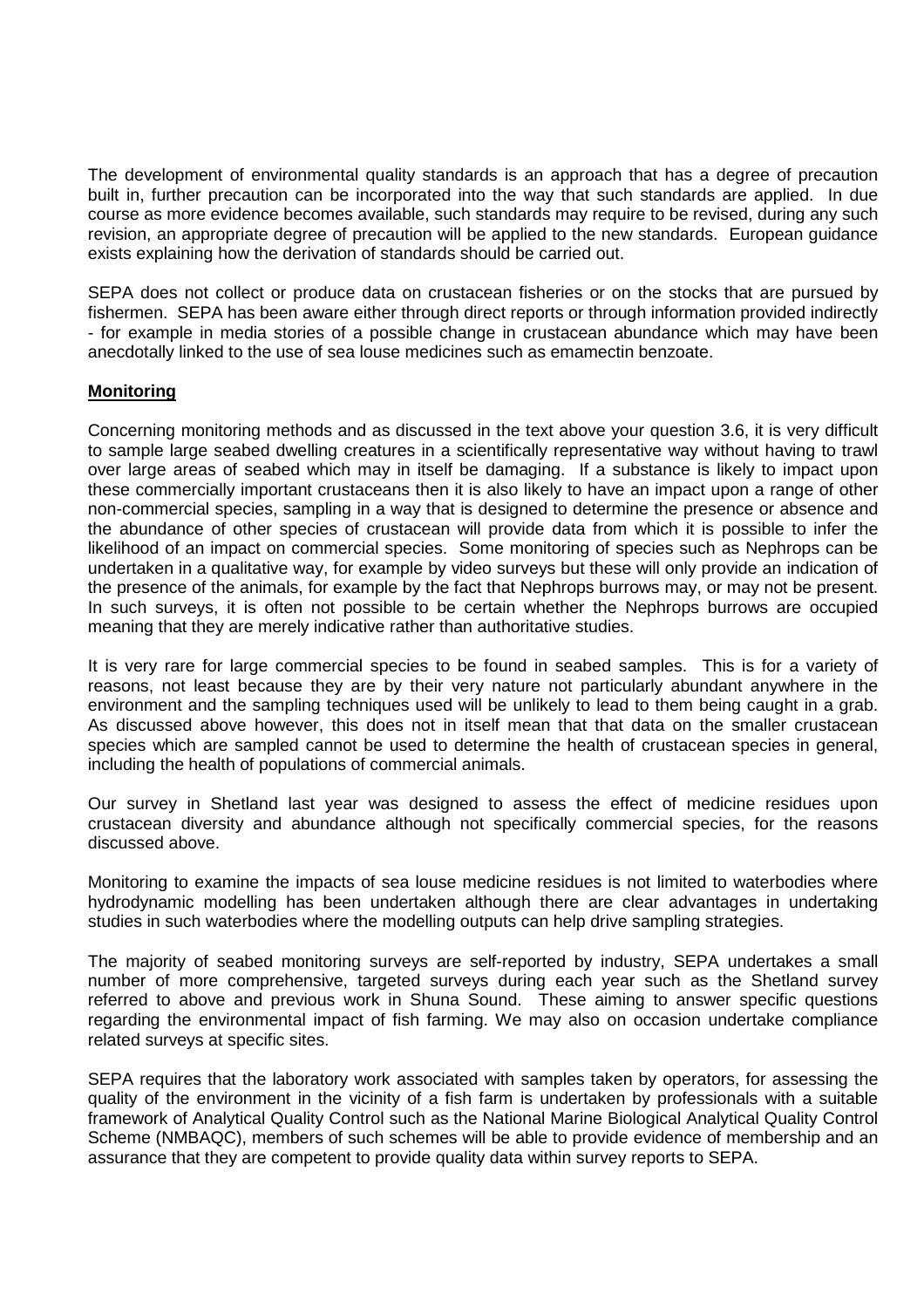It is possible that fish farm surveys could be undertaken at locations other than those required by the CAR licence for a given farm site. Before a farm is established however, pre-development survey work is undertaken and SEPA can build an understanding of the nature of the site and the seabed at a given location. If samples are taken in a different place it is likely that the nature of the sediment and other characteristics of the seabed may be at odds with what SEPA has previously seen at that farm location. SEPA has no evidence to suggest that this has occurred and the frequency of seabed surveys being classified as unsatisfactory would indicate that this is unlikely to be the case.

A new framework for monitoring the environment around fish farms is in discussion and development in SEPA. It is likely that this will include a substantial increase in the number of transects and sampling stations to allow SEPA to get a clearer picture of impacts from both medicine residues and fish farm waste on the seabed in the vicinity of farms.

## **Compliance**

Regarding compliance with environmental permits, SEPA views this to be non-negotiable and agrees that the current level of non-compliance in the finfish sector is not acceptable. We are working to improve compliance across the sector and with all companies involved to drive up the compliance rate. There is not really a means to compare terrestrial farms and fish farm. Terrestrial farms are not permitted to discharge waste directly to the water environment and their day-to-day activities are either not directly regulated or assessed by SEPA, or are covered under General Binding Rules (GBR) rather than requiring licences, meaning that there is no "compliance score" for such farms. SEPA does assess many farm premises for compliance with GBR each year but these are not included in our compliance figures as they do not relate to licence compliance.

A breach of seabed quality standards such that a seabed survey is classified as "Unsatisfactory" will generally lead to a farm being classed as Poor or Very Poor in CAS. Breaches of the EQS for emamectin benzoate have a lesser effect on the compliance score where the degree of breach is between 2 and 10 times. Breaches of 10 times the EQS will generally lead to a Poor score in CAS. Details of how compliance is assessed are set out in our CAS manual which also has a specific annex relating to cage fish farms.

The modelling used in connection with licensing marine cage fish farms determines two things, the estimated sustainable biomass for a given location and a footprint limiting the spatial extent of impacts and defining where compliance with environmental standards should occur. Where breaches of seabed standards occur these may be as a result of a wide range of factors including those which you highlight as well as the predicted footprint being at odds with how deposition actually occurs on the ground or other issues such as management of feeding by the farm operator.

SEPA has a wide range of enforcement powers available to deal with situations where operators fail to comply with conditions in permits or where environmental standards are breached. The approach taken by SEPA to deal with breaches of environmental standards has been to invoke a reduction in the authorised biomass with subsequent reductions if these are required. No marine cage fish farm licences have been revoked by SEPA for persistent breach of licence terms and there have not been any successful prosecutions of marine cage fish farm operators for non-compliance with licence conditions in the recent past.

SEPA has taken enforcement action against sites which fail to meet environmental standards by reducing the authorised biomass or the conditions relating to the use of medicines at such sites. This approach has been challenged at appeal when the arguments posed in your question were made by the fish farm operator. SEPA's stance at the time of that appeal was that it did not in itself matter how accurate the biomass or AZE prediction was, what mattered was that in accepting a CAR licence with a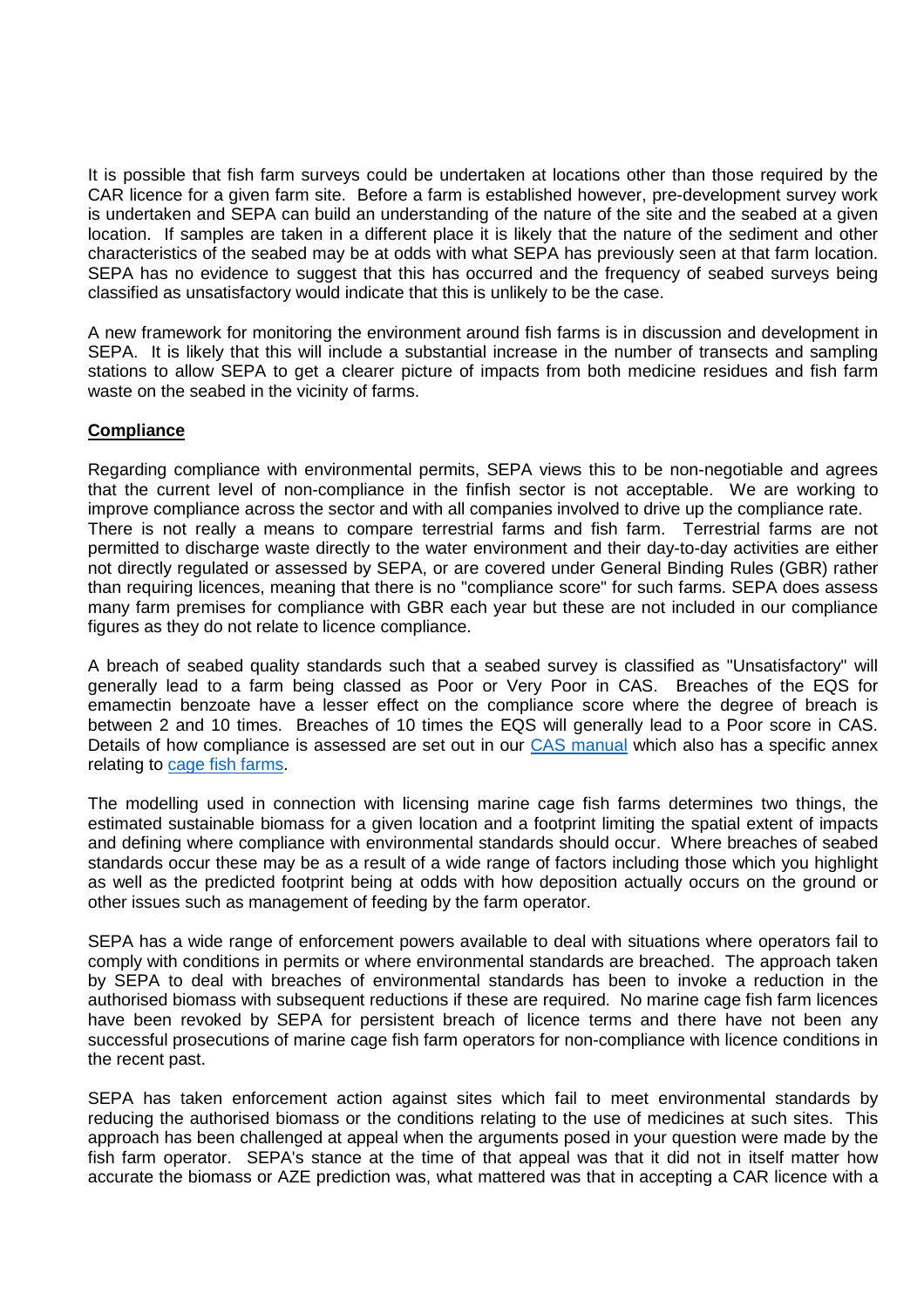certain set of conditions it was the operator's responsibility to ensure compliance with those conditions. SEPA's view was supported in the ultimate determination of the appeal.

The validity of evidence of different types within the setting of a report to the Procurator Fiscal is a complex area however, in any case within the various frameworks of environmental legislation which SEPA regulates, if environmental evidence is important in the case, SEPA would normally seek to collect our own evidence from environmental or monitoring surveys and include this as part of the submission which we would make to the Procurator Fiscal.

Site visits to the cages at a fish farm are not really a means of assessing the biomass at a fish farm but allow an inspecting officer to get a feel for how the site is run and also to look for other pertinent issues such as the presence of non-medicinal means of sea louse treatment for example, lumpfish in the cages and the presence of louse skirts. The primary means of assessing biomass depends on records held by the fish farmer and returns submitted to SEPA, this is supplemented by the more detailed audit of records which can be obtained from a number of different sources.

For medicinal treatments, it is possible for SEPA to be present during the treatment event to assess how the treatment is carried out but in the majority of cases SEPA will depend on the returns from fish farmers and examining other documentation held by fish farm operators and their contractors. In-depth audits are also carried out to check that the records kept and provided by operators are accurate. SEPA would not agree with your statement that there are "soaring quantities of chemicals found on the seabed".

It is not unusual for farms which have a poor compliance record to have an increase in biomass granted if for example that change in the permitted biomass is associated with change in the configuration of the farm that may lead to a predicted reduction in overall impacts. This might be predicted if for example a revised cage configuration leads to a more dispersed release of effluent.

## **Future work**

SEPA is currently finalising its consideration of the consultation on Depositional Zone Regulation which will cover a number of the issues that you have raised such as the possibility of licensing sites of 3500 tonnes and the resourcing of monitoring work.

As you are aware Sector planning is our new approach to how we work with different industries. It enables us to consider an industry's whole environmental footprint. Each plan will set out the steps we will take, and those we expect the sector to take, to secure One Planet Prosperity, our regulatory strategy for protecting and improving the environment in ways that, as far as possible, also deliver social and economic success. Our first sector plans were published in March for the landfill sector; whisky sector; and the metals sector.

The plan for fin fish farming is currently under development and the current timeline would indicate an October/November period for public consultation. This plan will describe how we will:

- (a) protect the environment and biodiversity by ensuring fish production is matched to environmental capacity;
- (b) encourage the capture and beneficial use of organic wastes, where appropriate;
- (c) reduce medicine releases into the environment;
- (d) strengthen the evidence base; and
- (e) support action to protect wild fish.